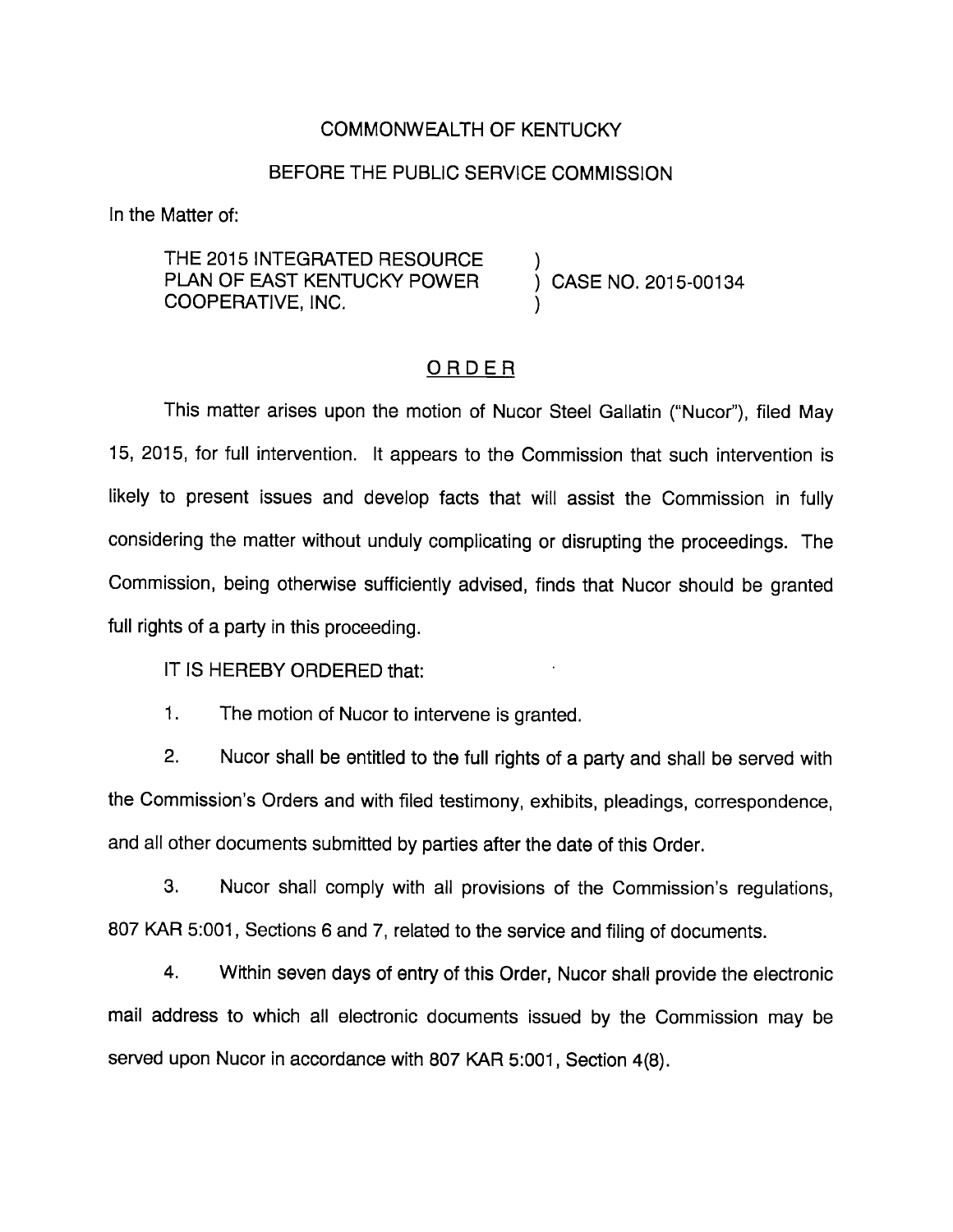By the Commission

ENTERED MAY 21 2015 KENTUCKY PUBLIC **SERVICE COMMISSION** 

**ATTES** Executive Director

Case No. 2015-00134